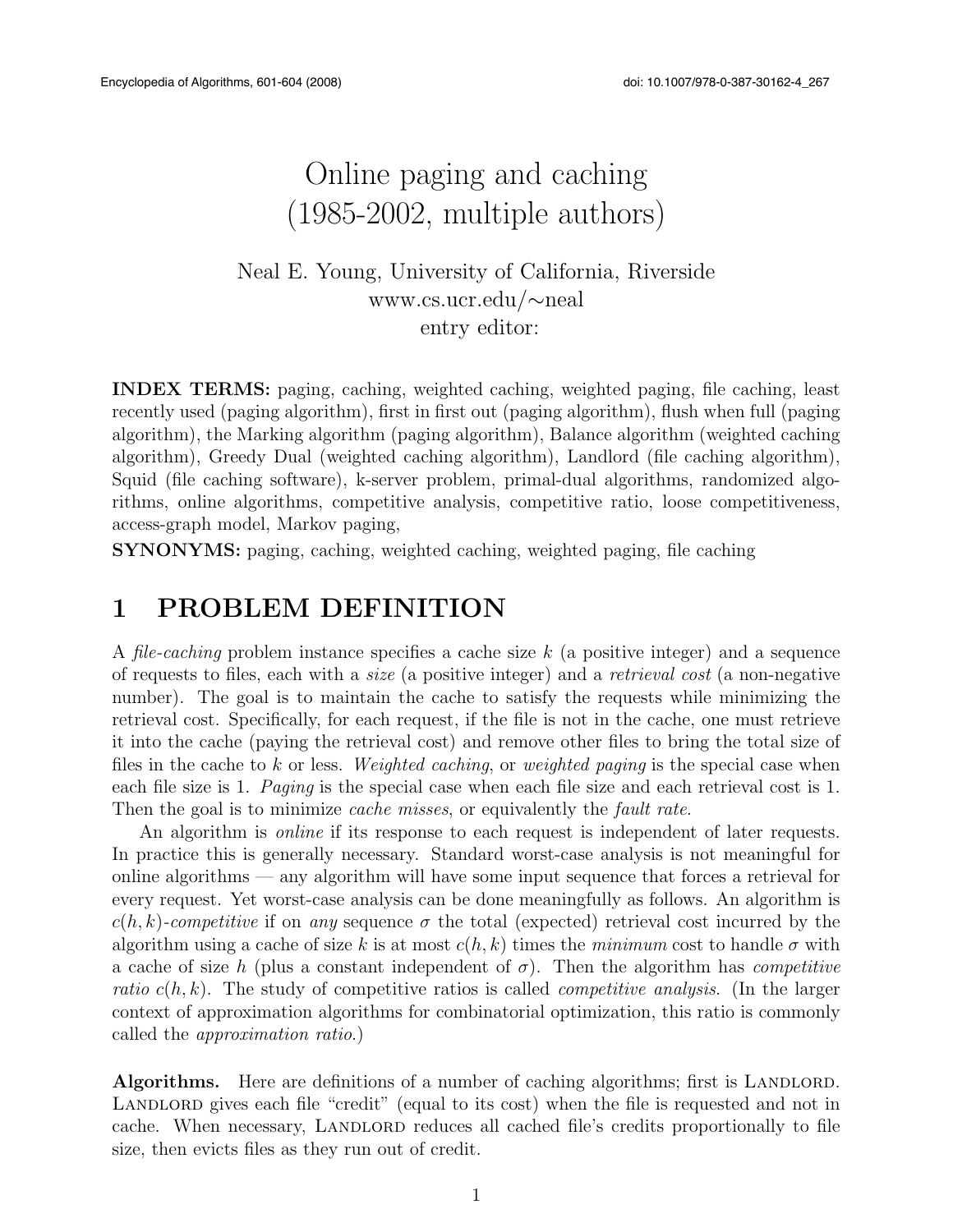| File-caching algorithm LANDLORD                                                                |
|------------------------------------------------------------------------------------------------|
| Maintain real value credit $[f]$ with each file f (credit $[f] = 0$ if f is not in the cache). |
| When a file $q$ is requested:                                                                  |
| 1. if q is not in the cache:                                                                   |
| <b>until</b> the cache has room for $q$ .<br>2.                                                |
| for each cached file f: decrease credit [f] by $\Delta \cdot size[f]$ ,<br>3.                  |
| where $\Delta = \min_{f \in \text{cache}} \text{credit}[f] / \text{size}[f].$<br>4.            |
| Evict from the cache any subset of the zero-credit files $f$ .<br>5.                           |
| Retrieve q into the cache; set credit $[g] \leftarrow \text{cost}(g)$ .<br>6.                  |
| 7. else Reset credit [g] anywhere between its current value and $\cos(t)$ .                    |

For weighted caching, file sizes equal 1. GREEDY DUAL is LANDLORD for this special case. Balance is the further special case obtained by leaving credit unchanged in line 7.

For paging, files sizes and costs equal 1. FLUSH-WHEN-FULL is obtained by evicting all zero-credit files in line 5; First-in-first-out is obtained by leaving credits unchanged in line 7 and evicting the file that entered the cache earliest in line 5; LEAST-RECENTLY-USED is obtained by raising credits to 1 in line 7 and evicting the least-recently requested file in line 5. The MARKING algorithm is obtained by raising credits to 1 in line 7 and evicting a *random* zero-credit file in line 5.

#### 2 KEY RESULTS

This entry focuses on competitive analysis of paging and caching strategies as defined above. Competitive analysis has been applied to many problems other than paging and caching, and much is known about other methods of analysis (mainly empirical or average-case) of paging and caching strategies, but these are outside scope of this entry.

Paging. In a seminal paper, Sleator and Tarjan showed that LEAST-RECENTLY-USED, FIRST-IN-FIRST-OUT, and FLUSH-WHEN-FULL are  $\frac{k}{k-h+1}$ -competitive [12]. Sleator and Tarjan also showed that this competitive ratio is the best possible for any deterministic online algorithm.

Fiat *et al.* showed that the MARKING algorithm is  $2H_k$ -competitive and that no randomized online algorithm is better than  $H_k$ -competitive [6]. Here  $H_k = 1 + 1/2 + \cdots + 1/k \approx$  $.58 + \ln k$ . McGeoch and Sleator gave an optimal  $H_k$ -competitive randomized online paging algorithm [11].

Weighted caching. For weighted caching, Chrobak *et al.* showed that the deterministic online BALANCE algorithm is *k*-competitive [4]. Young showed that GREEDY DUAL is  $\frac{k}{k-h+1}$ competitive, and that GREEDY DUAL is a primal-dual algorithm  $-$  it generates a solution to the linear-programming dual which proves the near-optimality of the primal solution [13].

File caching. When each cost equals 1 (the goal is to minimize the *number* of retrievals), or when each file's cost equals the file's size (the goal is to minimize the total number of *bytes* retrieved), Irani gave  $O(\log^2 k)$ -competitive randomized online algorithms [7].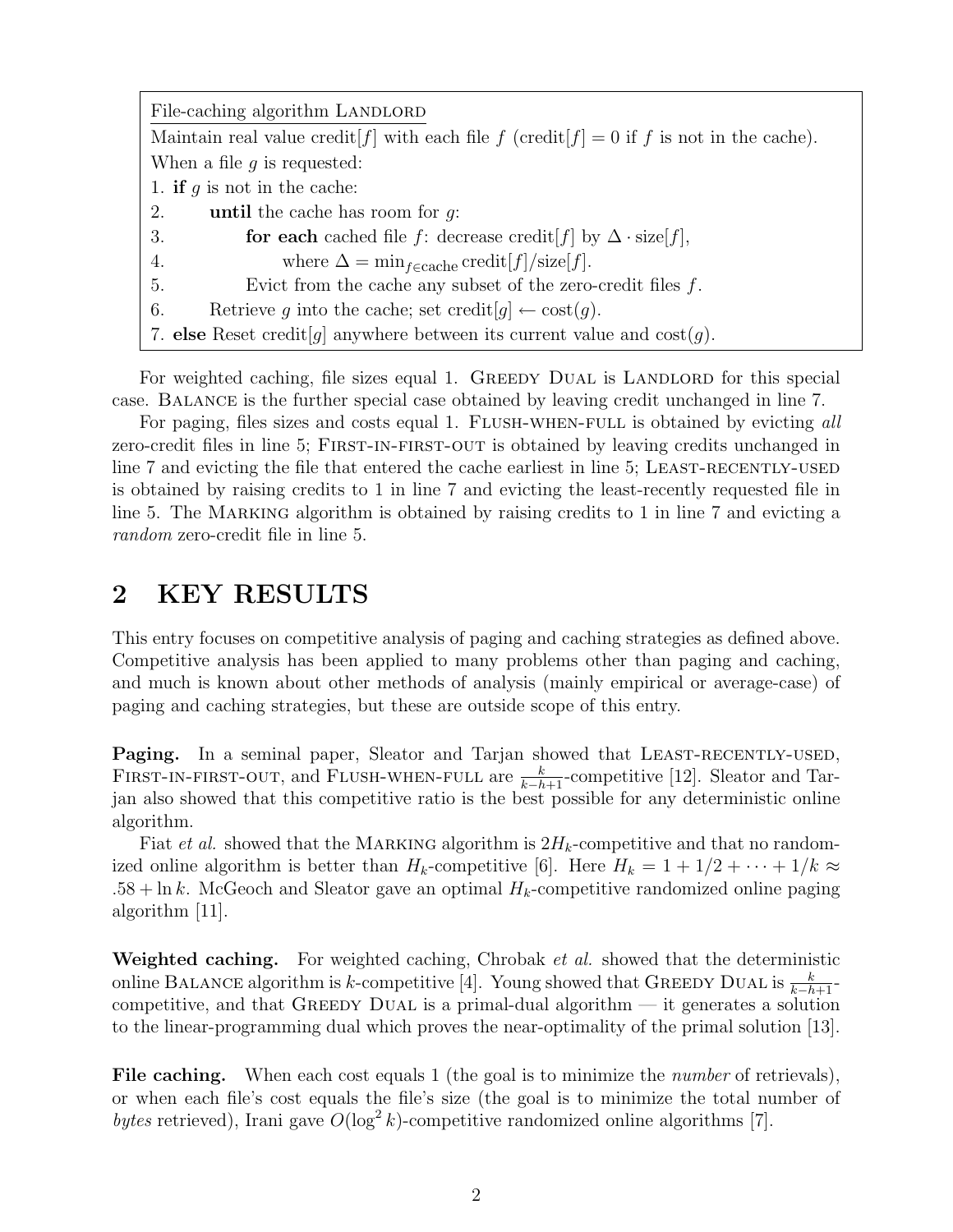For general file caching, Irani and Cao showed that a restriction of LANDLORD is  $k$ competitive [3]. Independently, Young showed that LANDLORD is  $\frac{k}{k-h+1}$ -competitive [14].

Other theoretical models. Practical performance can be better than the worst case studied in competitive analysis. Refinements of the model have been proposed to increase realism. Borodin *et al.* [2], to model locality of reference, proposed the *access-graph* model (see also [8, 9]). Koutsoupias and Papadimitriou proposed the *comparative ratio* (for comparing classes of online algorithms directly) and the *diffuse-adversary model* (where the adversary chooses requests probabilistically subject to restrictions) [10]. Young showed that any  $\frac{k}{k-h+1}$ -competitive algorithm is also *loosely*  $O(1)$ -competitive: for any fixed  $\varepsilon, \delta > 0$ , on any sequence, for all but a  $\delta$ -fraction of cache sizes k, the algorithm either is  $O(1)$ -competitive or pays at most  $\varepsilon$  times the sum of the retrieval costs [14].

Analyses of deterministic algorithms. Here is a competitive analysis of GREEDY DUAL for weighted caching.

**Theorem 1.** GREEDY DUAL is  $\frac{k}{k-h+1}$ -competitive for weighted caching.

*Proof.* Here is an amortized analysis (in the spirit of Sleator and Tarjan, Chrobak *et al.*, and Young; see [13] for a different primal-dual analysis). Define potential

$$
\Phi = (h-1) \cdot \sum_{f \in \text{GD}} \text{credit}[f] + k \cdot \sum_{f \in \text{OPT}} \Big( \text{cost}(f) - \text{credit}[f] \Big),
$$

where GD and OPT denote the current caches of GREEDY DUAL and  $\text{OPT}$  (the optimal off-line algorithm that manages the cache to minimize the total retrieval cost), respectively. After each request, GREEDY DUAL and OPT take (some subset of) the following steps in order.

OPT evicts a file *f*: Since credit  $f \leq \text{cost}(f)$ ,  $\Phi$  cannot increase.

OPT retrieves requested file *g*: OPT pays  $cost(q)$ ;  $\Phi$  increases by at most  $k \text{ cost}(q)$ .

GREEDY DUAL decreases credit  $f$  for all  $f \in$  GD: The cache is full and the requested file is in OPT but not yet in GD. So  $|GD| = k$  and  $|OPT \cap GD| \leq h - 1$ . Thus, the total decrease in  $\Phi$  is  $\Delta[(h - 1)|GD| - k |OPT \cap GD|] \ge \Delta[(h - 1)k - k(h - 1)] = 0.$ 

GREEDY DUAL evicts a file  $f$ : Since credit  $[f] = 0$ ,  $\Phi$  is unchanged.

GREEDY DUAL retrieves requested file g and sets credit g to cost(g): GREEDY DUAL pays  $c = \text{cost}(g)$ . Since g was not in GD but is in OPT, credit  $[g] = 0$  and  $\Phi$  decreases by  $-(h-1)c + k c = (k - h + 1)c$ .

GREEDY DUAL resets credit  $[g]$  between its current value and  $cost(g)$ : Since  $g \in OPT$ and credit  $[q]$  only increases,  $\Phi$  decreases.

So, with each request: (1) when OPT retrieves a file of cost  $c, \Phi$  increases by at most  $kc$ ; (2) at no other time does  $\Phi$  increase; and (3) when GREEDY DUAL retrieves a file of cost *c*,  $\Phi$  decreases by at least  $(k - h + 1)c$ . Since initially  $\Phi = 0$  and finally  $\Phi \ge 0$ , it follows that GREEDY DUAL's total cost times  $k - h + 1$  is at most OPT's cost times  $k$ . GREEDY DUAL's total cost times  $k - h + 1$  is at most OPT's cost times k.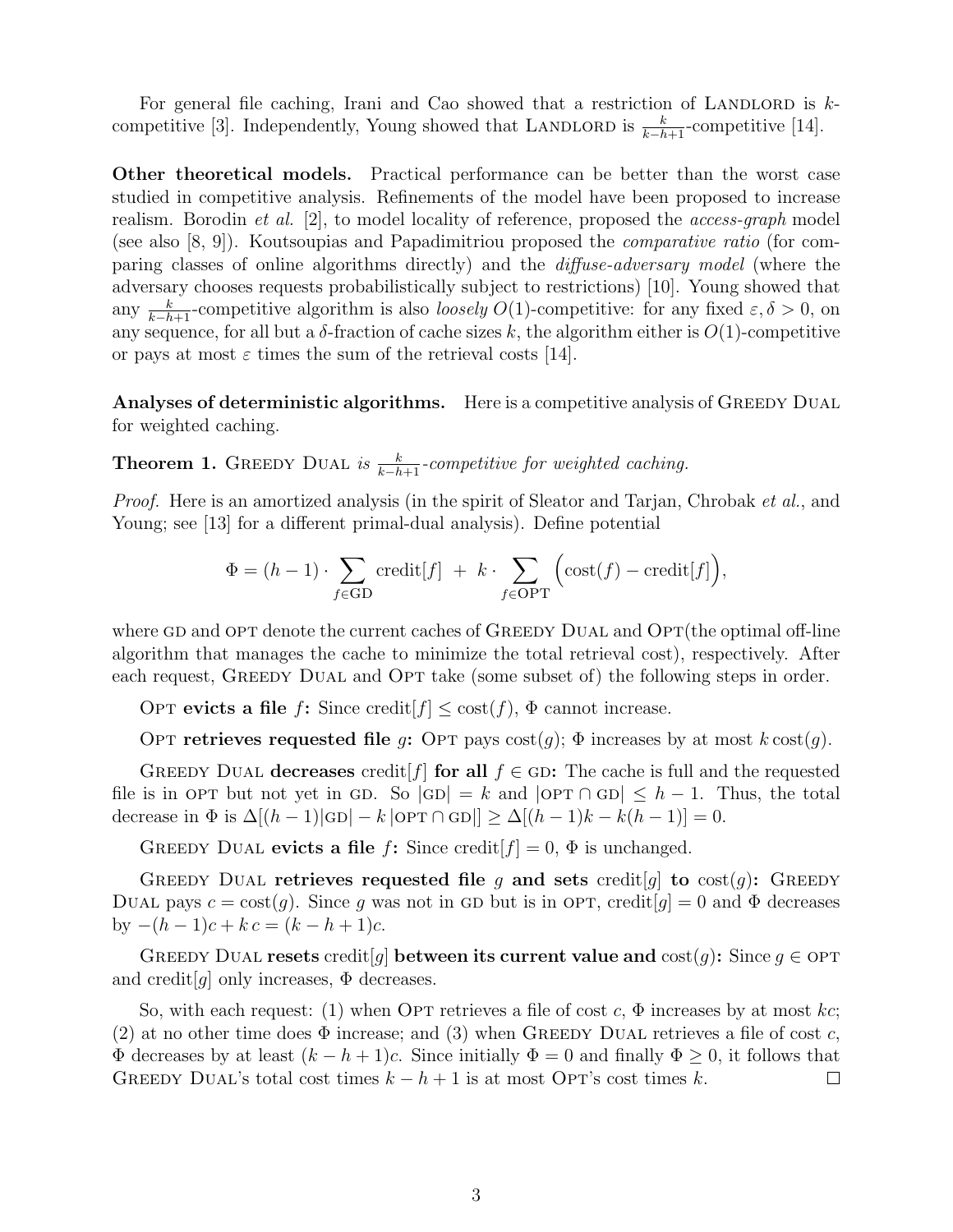**Extension to file caching.** Although the proof above easily extends to LANDLORD, it is more informative to analyze LANDLORD via a *general reduction* from file caching to weighted caching:

## **Corollary 1.** LANDLORD *is*  $\frac{k}{k-h+1}$ *-competitive for file caching.*

*Proof.* Let *W* be any deterministic *c*-competitive weighted-caching algorithm. Define filecaching algorithm  $F_W$  as follows. Given request sequence  $\sigma$ ,  $F_W$  simulates *W* on weightedcaching sequence  $\sigma'$  as follows. For each file f, break f into size(f) "pieces"  $\{f_i\}$  each of size 1 and cost  $\cos(f)/\text{size}(f)$ . When *f* is requested, give a batch  $(f_1, f_2, \ldots, f_s)^{N+1}$  of requests for pieces to *W*. Take *N* large enough so *W* has all pieces  $\{f_i\}$  cached after the first *sN* requests of the batch.

Assume that *W respects equivalence*: after each batch, for every file *f*, all or none of *f*'s pieces are in *W*'s cache. After each batch, make  $F_W$  update its cache correspondingly to  ${f : f_i \in \text{cache}(W)}$ . *F<sub>W</sub>*'s retrieval cost for  $\sigma$  is at most *W*'s retrieval cost for  $\sigma'$ , which is at most  $c$  OPT( $\sigma'$ ), which is at most  $c$  OPT( $\sigma$ ). Thus,  $F_W$  is *c*-competitive for file caching.

Now, observe that GREEDY DUAL can be made to respect equivalence. When GREEDY DUAL processes a batch of requests  $(f_1, f_2, \ldots, f_s)^{N+1}$  resulting in retrievals, for the last *s* requests, make GREEDY DUAL set credit  $[f_i] = \cos(t f_i) = \cos(t f)/s$  in line 7. In general, restrict GREEDY DUAL to raise credits of equivalent pieces  $f_i$  equally in line 7. After each batch the credits on equivalent pieces  $f_i$  will be the same. When GREEDY DUAL evicts a piece  $f_i$ , make GREEDY DUAL evict all other equivalent pieces  $f_j$  (all will have zero credit).

With these restrictions, GREEDY DUAL respects equivalence. Finally, taking *W* to be GREEDY DUAL above,  $F_W$  is LANDLORD.  $\Box$ 

Analysis of the randomized MARKING algorithm. Here is a competitive analysis of the MARKING algorithm.

#### Theorem 2. *The* Marking *algorithm is* 2*Hk-competitive for paging.*

*Proof.* Given a paging request sequence  $\sigma$ , partition  $\sigma$  into contiguous *phases* as follows. Each phase starts with the request after the end of the previous phase and continues as long as possible subject to the constraint that it should contain requests to at most *k* distinct pages. (Each phase starts when the algorithm runs out of zero-credit files and reduces all credits to zero.)

Say a request in the phase is *new* if the item requested was not requested in the previous phase. Let  $m_i$  denote the number of new requests in the *i*th phase. During phases  $i-1$  and  $i, k+m_i$  distinct files are requested. OPT has at most k of these in cache at the start of the  $i-1$ st phase, so it will retrieve at least  $m_i$  of them before the end of the *i*th phase. So OPT's total cost is at least  $\max{\sum_{i} m_{2i}, \sum_{i} m_{2i+1}} \ge \sum_{i} m_i/2$ .

Say a non-new request is *redundant* if it is to a file with credit 1 and non-redundant otherwise. Each new request costs the Marking algorithm 1. The *j*th non-redundant request costs the MARKING algorithm at most  $m_i/(k-j+1)$  in expectation because, of the  $k - j + 1$  files that if requested would be non-redundant, at most  $m_i$  are not in the cache (and each is equally likely to be in the cache). Thus, in expectation Marking pays at most  $m_i + \sum_{j=1}^{k-m_i} m_i/(k-j+1) \le m_i H_k$  for the phase, and at most  $H_k \sum_i m_i$  total.  $\Box$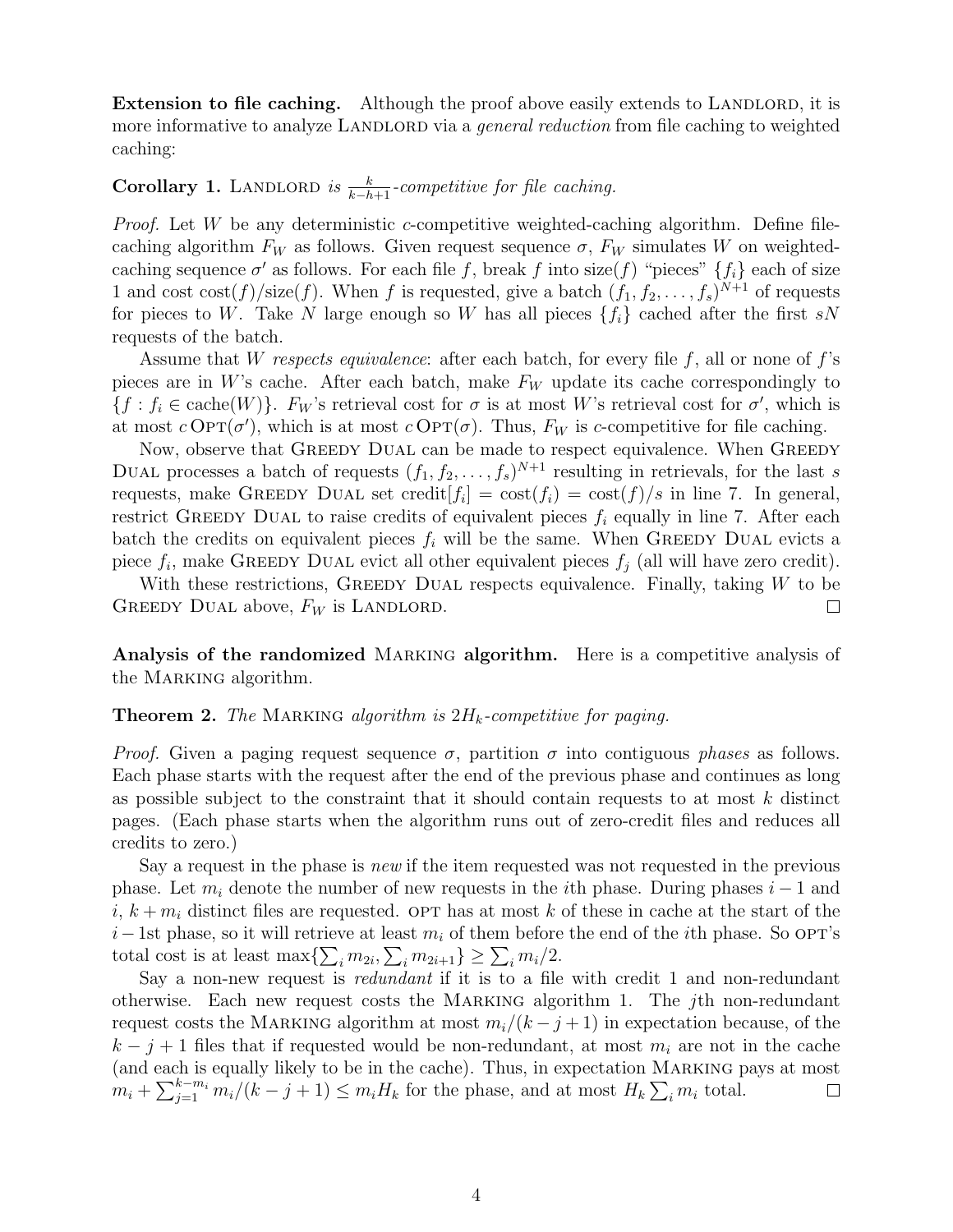## 3 APPLICATIONS

Variants of GREEDY DUAL and LANDLORD have been incorporated into file-caching software such as Squid [5].

# 4 OPEN PROBLEMS [optional]

None to report.

## 5 EXPERIMENTAL RESULTS

For a study of competitive ratios on practical inputs, see for example [13, 3, 5].

## 6 CROSS REFERENCES

#### EDITOR PLEASE FORMAT

Algorithm DC-Tree for k-Servers on Tree (Entry 00212) Online List Update (Entry 00041) Performance Measures in Online Algorithms (Entry 00325) Price of Anarchy (Entry 00368) Work-Function Algorithm for K-servers (Entry 00219)

## 7 RECOMMENDED READING

- [1] Alan Borodin and Ran El-Yaniv, *Online computation and competitive analysis*. Cambridge University Press, New York, NY, USA.
- [2] Allan Borodin, Sandy Irani, Prabhakar Raghavan, and Baruch Schieber. Competitive paging with locality of reference. *Journal of Computer and System Sciences*, 50(2):244– 258, 1995.
- [3] Pei Cao and Sandy Irani. Cost-aware WWW proxy caching algorithms. In *USENIX Symposium on Internet Technologies and Systems*, December 1997.
- [4] Marek Chrobak, Howard Karloff, Thomas H. Payne, and Sundar Vishwanathan. New results on server problems. *SIAM Journal on Discrete Mathematics*, 4(2):172–181, 1991.
- [5] John Dilley, Martin Arlitt, and Stephane Perret. Enhancement and validation of Squid's cache replacement policy. *Hewlett-Packard Laboratories Technical Report HPL-1999-69*, May 1999.
- [6] Amos Fiat, Richard M. Karp, Michael Luby, Lyle A. McGeoch, Daniel D. Sleator, and Neal E. Young. Competitive paging algorithms. *Journal of Algorithms*, 12(4):685–699, 1991.